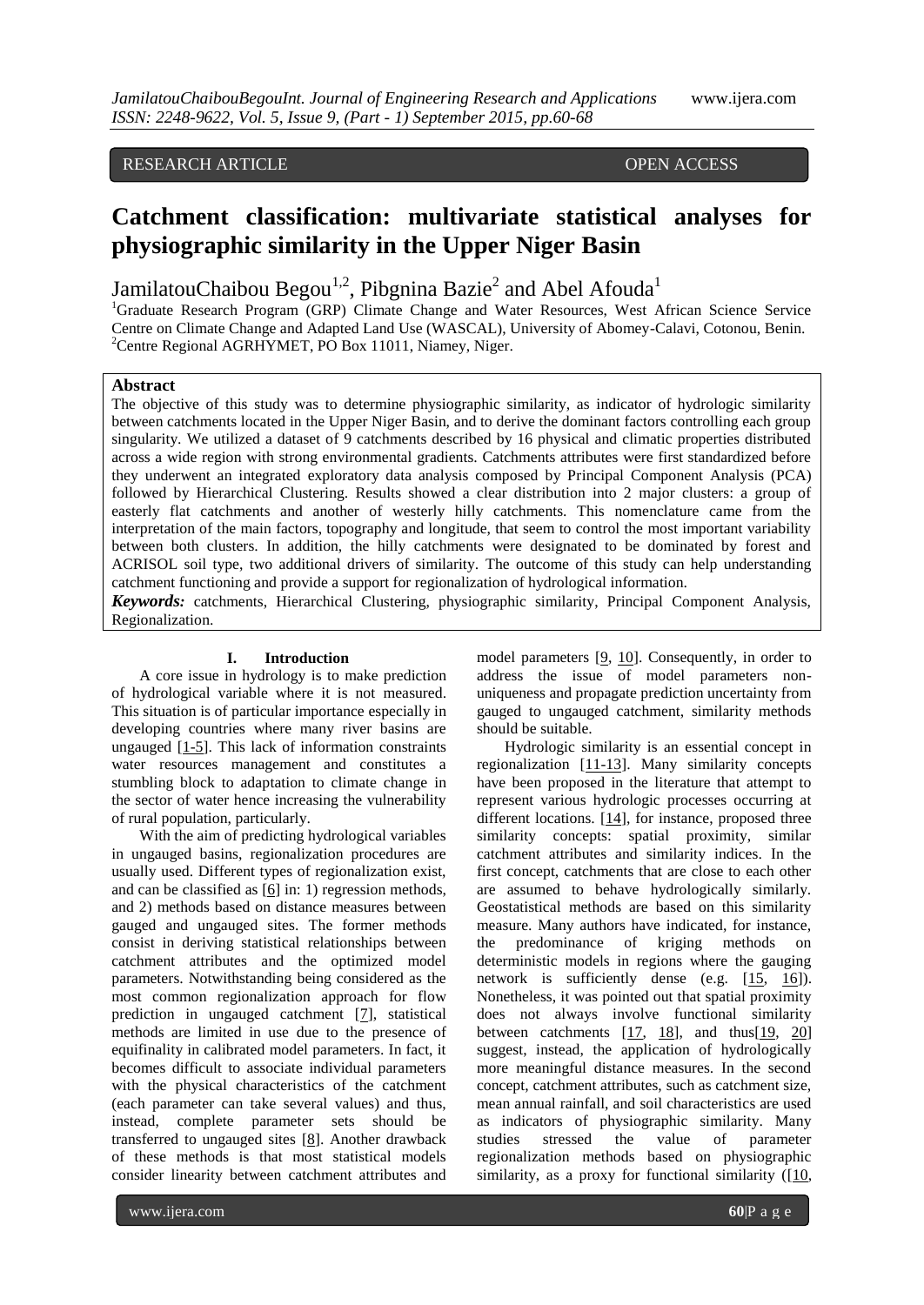21, 22]. The third similarity concept is based on hydrologic function defined by similarity indices such as the aridity index of Budyko (e.g. [23, 24]), which has proved to be a valuable measure of catchment behavior.

Similarity of hydrological function between catchments could be derived by a classification scheme. As discussed by  $[13]$ , the ultimate goal of classification is to understand the interaction between catchment structure, climate and catchment function. Additionally, [25]proposed four objectives of catchment classification which are: 1) nomenclature of catchments, 2) regionalization of information, 3) development of new theory, and 4) hydrologic implications of climate, land use and land cover change. Many authors attempted to classify catchments around the world into similar groups. For instance, [26]used 8 physiographic and meteorological variables to organize 21 catchments located within the Nile basin, into 2 homogeneous regions by applying a multivariate statistical analysis. In a different approach, [27]used self-organizing maps to classify around 300 Italian catchments according to several descriptors of the streamflow regime and geomorphoclimatic characteristics. As for [28], they distinguished only six dominant classes for 331 catchments across the continental United States using four similarity metrics. It is worth noting the work by[29]involving 24 worldwide large drainage basins, among which, the Niger basin. In fact, [29]considered sixteen geomorphologic and climatic variables into multivariate statistical analyses and obtained 6 clusters along with the description of the major controlling factors driving the hydrosedimentary response of each group. However, large river basins, as it is the case in [29], usually encompass several climatic regions and exhibit strong environmental gradients. Consequently, a global classification at such spatial scale can still hide significant internal heterogeneities among subcatchments, hence limiting our understanding of the hydrological functioning occurring at smaller catchments. Therefore, it is essential to break down the scale and provide more detailed classification scheme, and this is essential especially when prediction in small ungauged catchments is foreseen. However, only one a priori classification of the Niger basin exists and have been proposed by the Niger Basin Authority (e.g. [30]) which subdivided the whole basin into 4 physio-climatic regions: the Upper Niger, the Niger Inner Delta, the Middle Niger, andthe Lower Niger. Nevertheless, this classification falls short of providing a quantitative assessment of the degree of (dis)similarity within and between the so-called homogenous regions.

In the light of these examples, the main objective of this study was to classify subcatchments of the

Upper Niger into similar groups according to their physio-climatic parameters. The specific objectives were to: 1) reduce the dimension of the input dataset containing catchment attributes by a Principal Component Analysis, and 2) perform a hierarchical clustering of subcatchments based on the reduced dataset. This study provides the first ever quantification of similarity among catchments with respect to physiographic characteristics on a large tropical river basin at finer spatial scale. Nor descriptors, neither statistics themselves are actually novel in the broad literature, but their combined use in that particular area to evaluate the gain of homogeneity with increasing number of clusters, is.The questions that will be addressed in this study were: (i) can the Upper Niger further be separated into similar groups of catchments based on their physical characteristics, and if so, (ii) what are the dominant controls of similarity between catchments.

#### **II. Material and methods 2.1. The study area**

The present study was conducted within the Upper Niger (Fig. 1). This basin is composed by to mutually independent subbasins: the Upper Niger subbasin controlled by the Koulikoro gauging station and the Banisubbasin at the Douna outlet, each covering an area of 120,000 km2 and 101,000 km2, respectively. The study area is shared by four West African countries: Guinea, Cote d'Ivoire, Mali and Burkina Faso, in a lesser extent. To avoid confusion, the parent basin is called the Upper Niger and its subbasin upstream Koulikoro is called the Upper Niger subbasin.

Altitudes are unevenly distributed across the Upper Niger. The extreme west and south of the basin are hilly zones. The Tinkissosubcatchment, for instance, is situated in the Fouta-Djalon Mountain, which culminates at more than 1000 m in the region of Dabola[31]. Similarly, the south of the basin is shaped into plateau and mountains, the most important of which is situated between Milo and Dion rivers and reaches its highest point at 1500 m. In contrast, the Bani watershed's topography is gently sloping, with altitudes ranging from 249 m to 826 m. Average annual precipitation (period 1981- 2000) varies from 1500 mm y-1 in the humid Guinean zone in the south-west (region of Kissidougou) to 620 mm y-1 in the Sahelian zone in the North-east (region of Segou). The vegetation is dominated by the presence of closed evergreen forest in the highlands of the Fouta Djalon Mountain, whereas the Baniis mainly the domain of savannah with small spots of deciduous forest. ACRISOL is the most important soil grouping on the majority of subcatchments, except at the subcatchments controlled by Bougouni and Kouro1 gauging stations.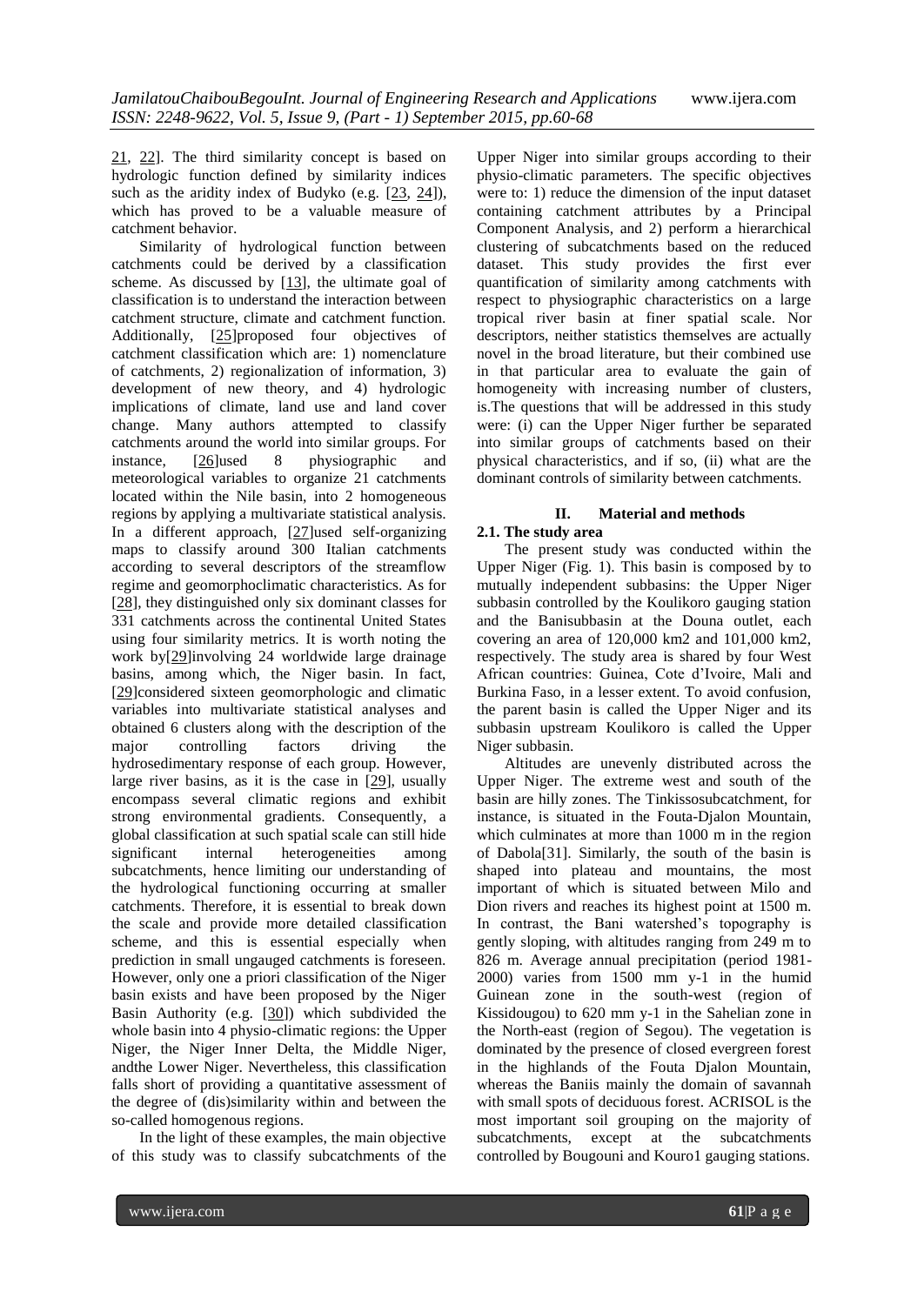

Figure 1: localization of the Upper Niger basin and the study catchments

#### **2.2 Catchments and catchments' attributes**

A total of 9 candidate catchments were selected and range in size from  $6379 \text{ km}^2$  to  $101,456 \text{ km}^2$  and were hereinafter given the name of their corresponding outlet. For example, Bougouni referred to the subcatchment controlled by the Bougouni outlet. Three of them are included in the Bani, while five are located on the Upper Niger subbasin, (Fig. 1), and are referred to as Group I and Group II, respectively. The Dounasubbasin, which is actually the Bani, is the biggest catchment and was added on purpose to test similarity across spatial scale. In addition to belonging to two hydrologically non-connected subbasins, Group I and Group II individuals were chosen to be non-nested sites in order to provide a better structure of independence between subcatchments. Furthermore, these

subcatchments have not been affected by anthropogenic activities able to significantly modify their flow regime and have been chosen to be located in the headwaters of both subbasins.

This study make the implicit assumption that the physical similarity based on the selected catchment attributes, is a proxy of hydrological functioning of a catchment. Therefore the choice of catchment attributes (CAs) is of great importance. Selected CAs are related to the shape (e.g. area, length) and the topography (e.g. slope, elevation) of each subbasin and its main tributary reach and were derived by application of the SWAT model (at watershed delineator and HRU analysis processing steps required for SWAT model setup). The same input spatial data (Table 1) were used to characterize Group I and Group II subcatchments. The selection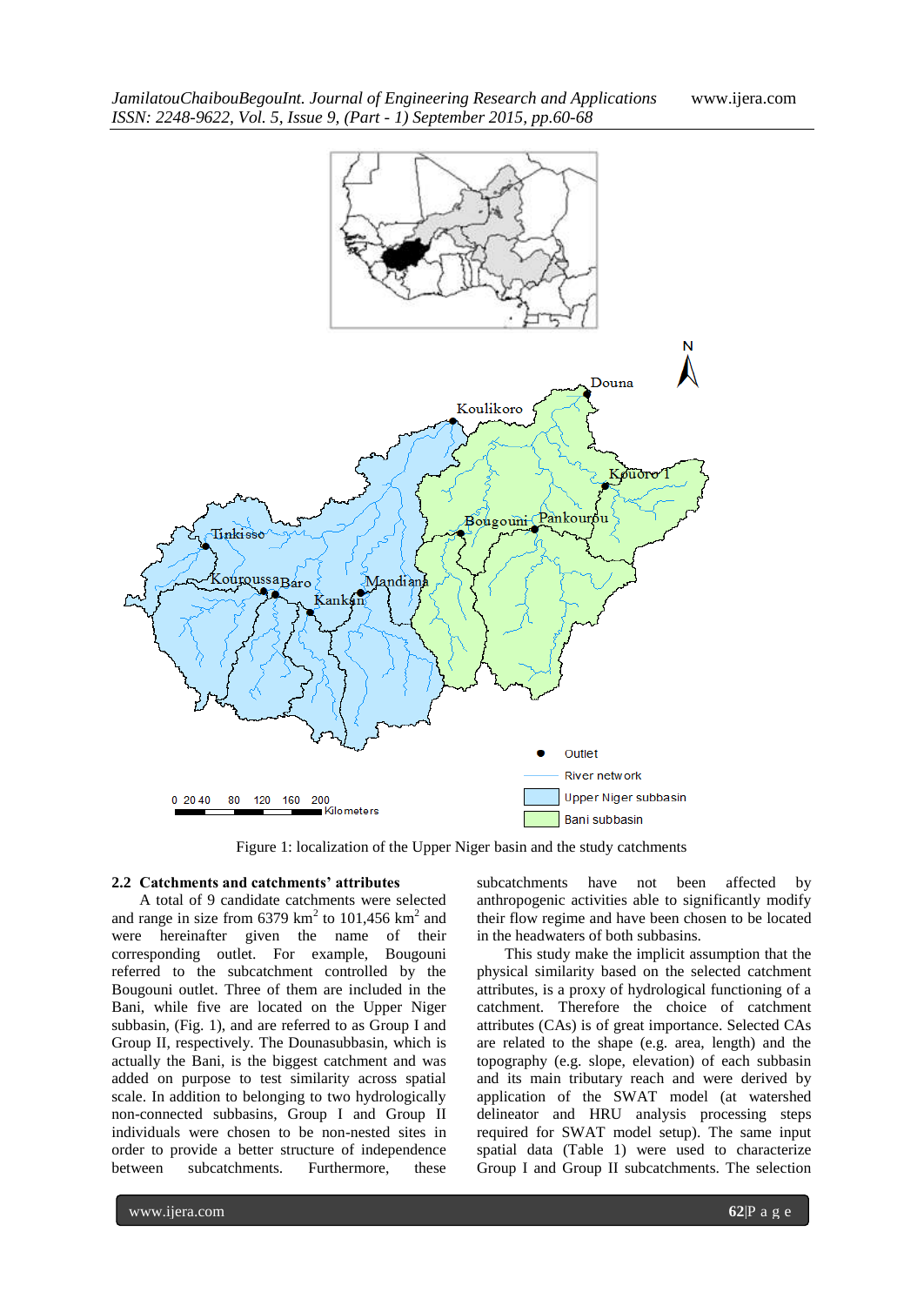of the appropriate CAs can also depend on the physical meaning of the model parameters (Mps) that will subsequently be involved in information regionalization. For instance, in the SWAT model, the curve number parameter (CN2) which is considered among the most sensitive Mps, depends on the soil and land use characteristics of the catchment [32]. Therefore, two other characteristics related to land use and soil were considered as descriptors: Forest and ACRISOL. Forest represents the proportion of area covered by forest, and ACRISOL gives information about the soil texture based on the relative proportion of sand, silt and clay. As ACRISOL remains the dominant soil in the majority of the study catchments, its proportion is used to indicate the presence of more than 35% of clay in each catchment. Forest and ACRISOL were calculated using the following equations:

$$
\text{Forest} = \left(\frac{Af}{A}\right) \times 100 \quad (1)
$$
\n
$$
\text{ACRISOL} = \left(\frac{Aacs}{A}\right), \quad (2)
$$

Where*Af* is the area covered by forest within a watershed, *Aacs* is the area covered by ACRISOL, and A is the total area of the watershed.

Last, it is very common to use climatic characteristics such as long-term annual precipitation as indicator of similarity. Thus, average annual precipitation was computed for each subcatchment on the period 1981-2000. A detailed description of the 16 CAs is given in Table 2.

Table 1:Input data for SWAT model to derive catchments attributes on the Upper Niger basin.

|                                         |                           |                   |                              | . .<br>$\circ$                      |  |  |
|-----------------------------------------|---------------------------|-------------------|------------------------------|-------------------------------------|--|--|
| Data type                               | Description               | Resolution/period | Source                       | Processing                          |  |  |
| Topography                              | Conditioned<br><b>DEM</b> | 90 <sub>m</sub>   | USGS hydrosheds <sup>a</sup> | <b>SWAT Watershed</b><br>Delineator |  |  |
|                                         |                           |                   |                              |                                     |  |  |
|                                         |                           |                   |                              | <b>SWAT Watershed</b>               |  |  |
| River                                   | River network             | $500 \text{ m}$   | USGS Hydrosheds <sup>a</sup> | Delineator                          |  |  |
|                                         |                           |                   |                              | <b>SWAT HRU Analysis</b>            |  |  |
| Land use/cover                          | GLCC version 2            | 1 km              | Waterbase <sup>b</sup>       |                                     |  |  |
| Soil                                    | FAO Soil Map              | Scale 1:5000000   | FAO <sup>c</sup>             | <b>SWAT HRU Analysis</b>            |  |  |
| Precipitation                           | Rainfall                  | Daily/1981-2000   | <b>AGRHYMET</b>              | Arithmetic mean                     |  |  |
| data                                    |                           |                   |                              |                                     |  |  |
| $31 \t{11} \t{13} \t{14} \t{15} \t{16}$ |                           |                   |                              |                                     |  |  |

a [http://hydrosheds.cr.usgs.gov](http://hydrosheds.cr.usgs.gov/)

b<sub>[http://www.waterbase.org](http://www.waterbase.org/)</sub>

d <http://www.fao.org/geonetwork>

Table 2:Summary of catchment attributes derived by the SWAT model as input for multivariate statistical analyses on the Upper Niger basin.

| Attribute      | Description                                       | Units          |
|----------------|---------------------------------------------------|----------------|
| Slo1           | Subbasin slope                                    | $\%$           |
| Len1           | Longest path within the subbasin                  | m              |
| Sll            | Field slope length                                | m              |
| Csl            | Subbasin tributary reach slope                    | m              |
| Wid1           | Subbasin tributary reach width                    | m              |
| Dep1           | Subbasin tributary reach depth                    | m              |
| Lat            | Latitude of the subbasin centroid                 |                |
| Long           | Longitude of the subbasin centroid                |                |
| Elev           | Mean elevation of the subbasin                    | m              |
| ElevMin        | Minimum elevation of the subbasin                 | m              |
| ElevMax        | Maximum elevation of the subbasin                 | m              |
| Shape_Leng     | Subbasin perimeter                                | m              |
| Shape_Area     | Subbasin area                                     | m <sup>2</sup> |
| $\rm ^{a}P$    | Average annual precipitation on the subbasin (mm) | mm             |
| Forest         | Proportion of forest on the subbasin              | $\%$           |
| <b>ACRISOL</b> | Proportion of ACRISOL on the subbasin (%)         | %              |
|                |                                                   |                |

www.ijera.com **63**|P a g e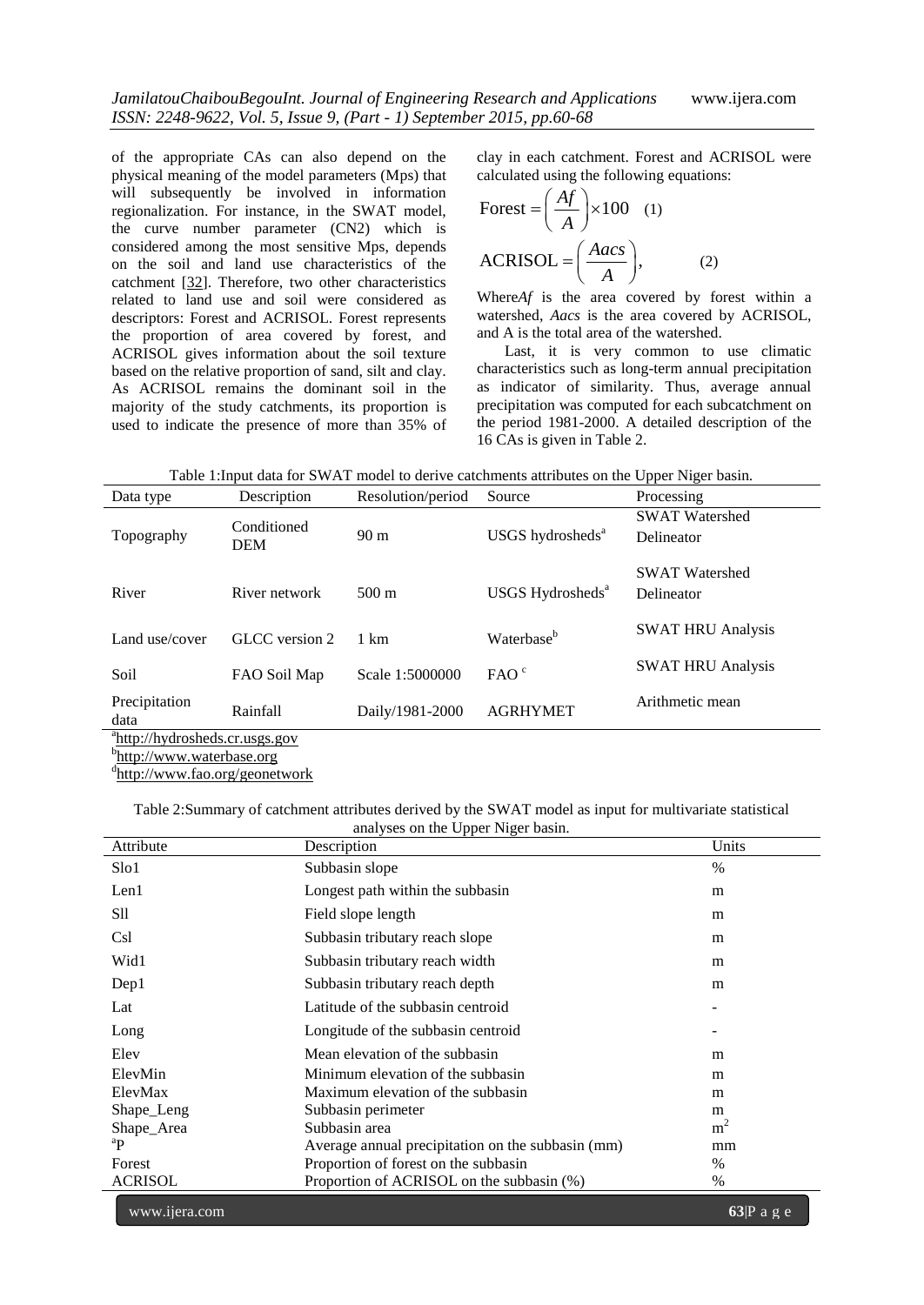<sup>a</sup> Calculated on the period 1981-2000

#### **2.3 Multivariate statistical analyses**

Multivariate statistics used in this study are Principal Components Analysis (PCA) and Cluster Analysis (CA), and were performed under R package FactoMineR[33, 34], version 1.28.

PCA and CA are frequently used in hydrological studies [25, 26,35], and commonly applied in a preprocessing of a set of variables prior to the classification, to provide a convenient lowerdimensional summary of thedataset, or as a classification tool itself. PCA reduces a dataset containing a large number of variables to a dataset containing fewer new variables that are linear combinations of the original ones. These linear combinations are chosen to represent the maximum possible fraction of the variability contained in the original data and are called Principal Components (PCs). CA attempts to separate observations into groups of similar characteristics called clusters.

The methodology utilized in this study was based on the Hierarchical Clustering on Principal Components (HCPC) function proposed by [36]. This method combines three exploratory data analysis

Clustering and partitioning, to improve data analysis.The chosen Principal Components method is the PCA, because retained CAs are quantitative variables. PCA was used herein as a pre-process for clustering, i.e., the hierarchical clustering is solely built on the determined PCs. In that case, the clustering is more stable than the one obtained from original variables [36]. Input variables, i.e., CAs, were standardized because they are not measured on comparable scales. The appropriate number of PCs was chosen based on the scree plot technique [37]. Then, a hierarchical agglomerative clustering was performed on the PCs previously determined. The measure of distance between data points was based on the Euclidean distance (the same was used in PCA) and the agglomerative method for merging two clusters used the Ward's criterion. According to this criterion, the total inertia (variability) is decomposed in within-group and between-group inertia, and the pair of groups to be merged is chosen that minimizes the growth of within-group inertia. Equation (3) gives the formula for calculating the total inertia of a dataset:

Components (HCPC) function proposed by [36]. This method combines three exploratory data analysis methods, Principal Component methods, Hierarchical methods, Hierarchical methods, Hierarchical

\n
$$
\sum_{k=1}^{K} \sum_{q=1}^{Q} \sum_{i=1}^{I_q} \left( x_{iqk} - \overline{x_k} \right)^2 = \sum_{k=1}^{K} \sum_{q=1}^{Q} I_q \left( \overline{x}_{qk} - \overline{x_k} \right)^2 + \sum_{k=1}^{K} \sum_{q=1}^{Q} \sum_{i=1}^{I_q} \left( x_{iqk} - \overline{x_{qk}} \right)^2,
$$
\nTotal inertia = Between-group inertia + Within-group inertia

Where  $x_{i q k}$  is the value of the variable  $k$  for the individual *i* of the cluster  $q$ ,  $x_{qk}$  is the mean of the variable *k* for cluster *q*,  $x_k$  is the overall mean of variable  $k$  and  $I_q$  is the number of individuals in cluster *q*.

The last step consists in choosing the appropriate number of clusters when it is not preassigned, that is, the stopping point of clustering that maximizes similarity within clusters and maximizes dissimilarity between clusters. HCPC function suggests an "optimal" number  $Q$  of clusters when the decrease in within-group inertia between  $Q - 1$  and  $Q$  is from far greater than the one between  $Q$  and  $Q + 1$  (see [36]for a thorough description of the HCPC function). Results of HCPC function can be presented in different ways: (1) a factor map, which displays results of the hierarchical clustering on the map induced by the first PCs, (2) a 2-dimensional dendrogram or hierarchical tree, and (3) a 3 dimensional dendrogram in which the hierarchical

tree is incorporated into the factor map. The latter representation can solely be used to get an integrated visualization of the dataset. However, dispersion of data points is somehow masked in that way. Therefore, the factor map was presented in the results section for a better visualization of individuals' dispersion on the plan formed by PCs, while the hierarchical treeoffers a good insight of the variability increase between clusters.

#### **III. Results**

# **3.1 Catchments clustering**

It is interesting to briefly describe the intermediate result of PCA. It permitted to determine 2 PCs that explain 81.33% (63.84% for Dim1 and 17.49% for Dim2) of the total variance of the original data set. The subsequent clustering was then performed on these PCs. Results are presented on Fig. 2 and Fig. 3.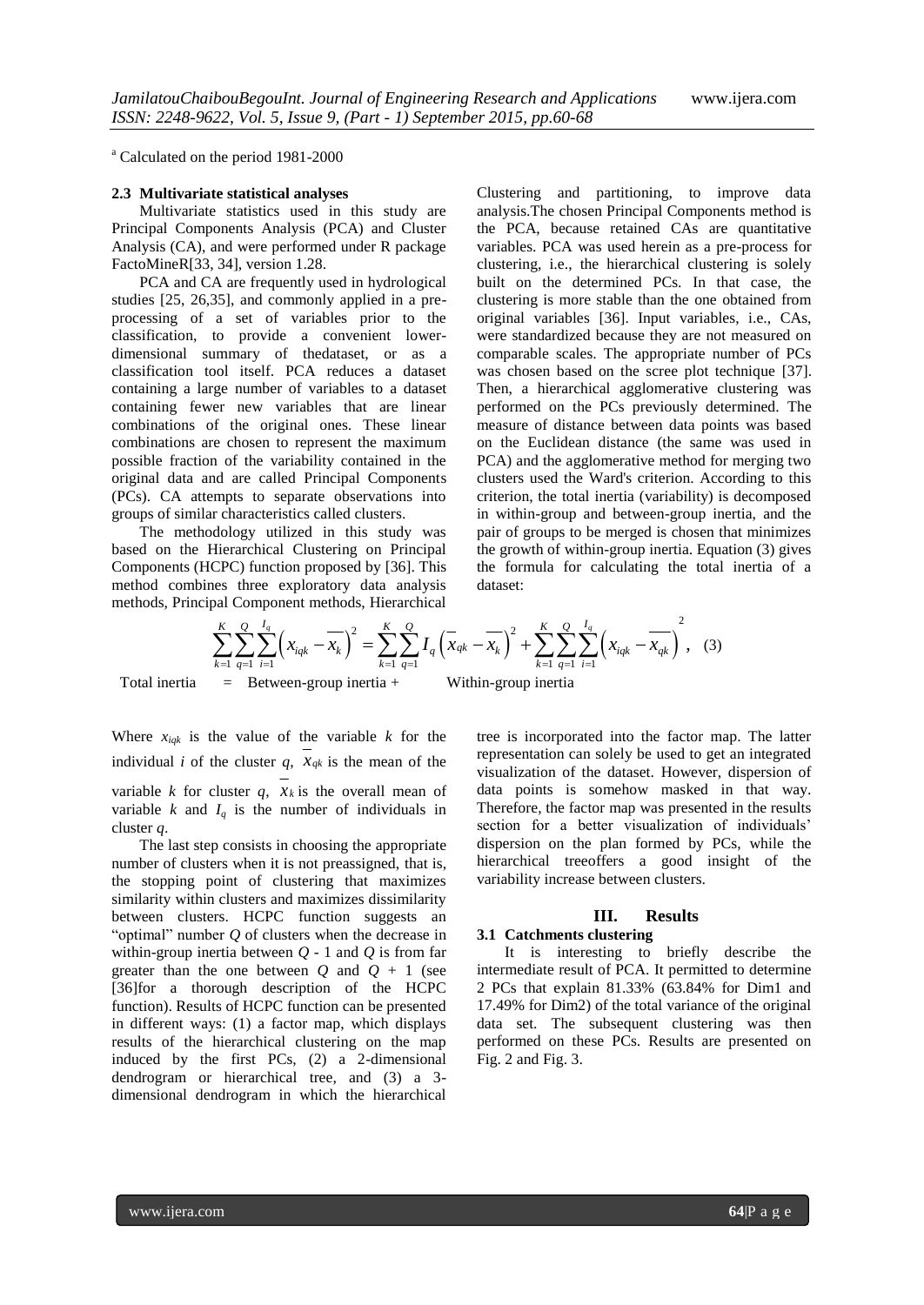

Figure 2: Hierarchical clustering representation on the map induced by the first 2 Principal Components on the Upper Niger basin. Catchments are colored according to the cluster they belong to, the barycenter of each cluster is represented by a square and Dim1 and Dim2 are the first two Principal Components on which the hierarchical clustering is built.



Figure 3: hierarchical clustering of the Upper Niger catchments. On the hierarchical classification or tree, each rectangle represents a cluster of similar catchments. The barplot(inertia gain) gives the decrease of within-group variability with increasing number of clusters.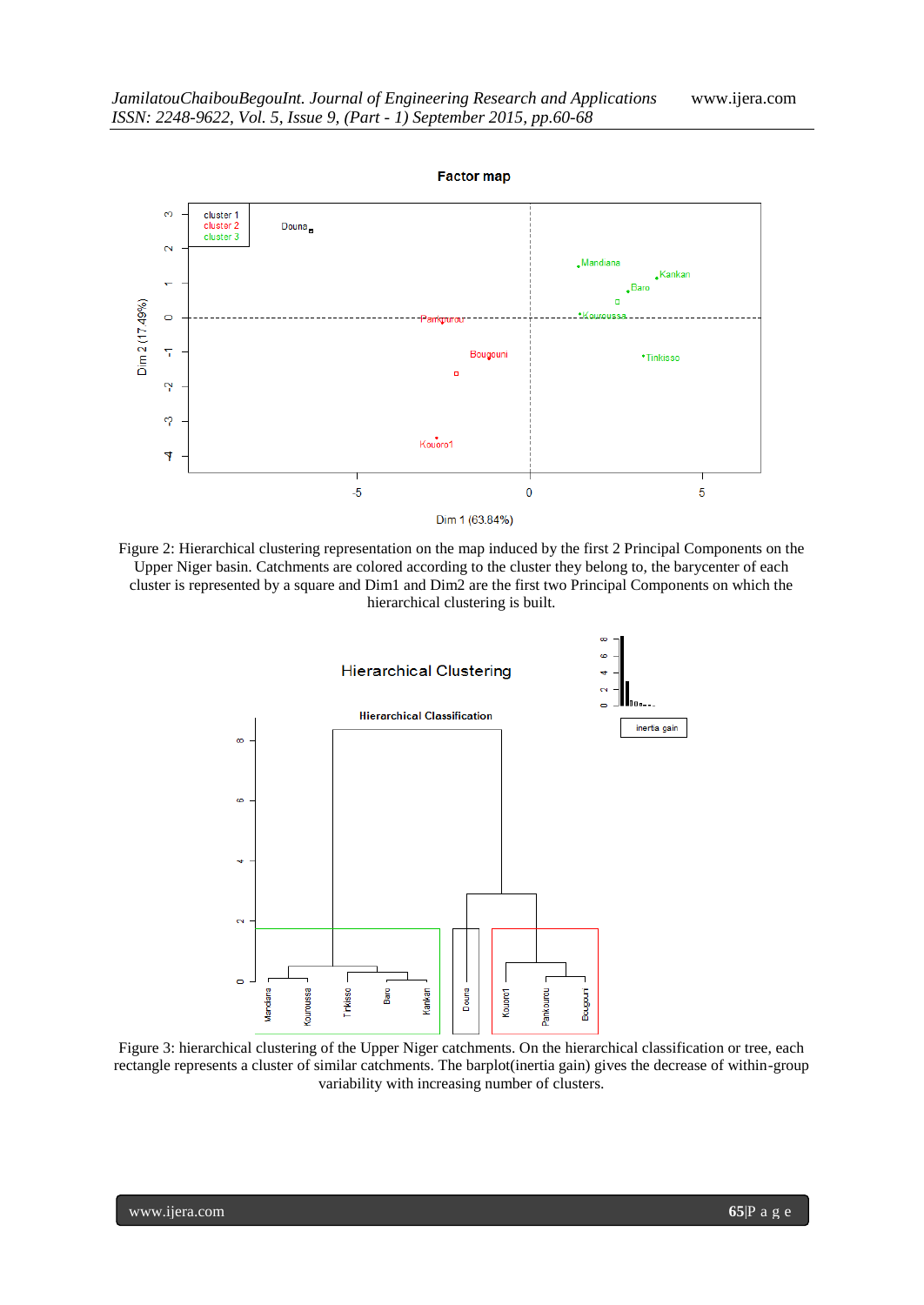| Variable  | v.test  | $\mu$ and the overall fileally the victor variation are significant at the probability $p = 0.05$<br>Mean in the category | Overall mean | p-value |
|-----------|---------|---------------------------------------------------------------------------------------------------------------------------|--------------|---------|
| Cluster 2 |         |                                                                                                                           |              |         |
| Long      | 2.01    | $-6.43$                                                                                                                   | $-8.32$      | 0.045   |
| Elev      | $-1.97$ | 376.51                                                                                                                    | 454.59       | 0.048   |
| Cluster 3 |         |                                                                                                                           |              |         |
| Elev      | 2.63    | 520.42                                                                                                                    | 454.59       | 0.0084  |
| ElevMin   | 2.58    | 344.6                                                                                                                     | 314          | 0.0097  |
| Slo1      | 2.48    | 5.6                                                                                                                       | 4.21         | 0.0131  |
| Forest    | 2.35    | 79.01                                                                                                                     | 52.54        | 0.0186  |
| ElenMax   | 2.34    | 1219.2                                                                                                                    | 1029.78      | 0.0194  |
| Csl       | 2.24    | 0.18                                                                                                                      | 0.13         | 0.0252  |
| Acrisol   | 2.01    | 62.06                                                                                                                     | 46.36        | 0.0442  |
| Long      | $-2.49$ | $-9.81$                                                                                                                   | $-8.32$      | 0.0126  |

Table 3: Description of hierachical clusters. In bold, positive v.test value indicating that the variable has a value greater than the overall mean, and in italic, negative v.test value indicating that the variable has a value smaller than the overall mean. All v, test values are significant at the probability  $p = 0.05$ 

#### **IV. Discussion and conclusions**

Overall, results of this study showed that the Upper Niger can be classified into 2 major clusters of similar catchments based on physiographic characteristics. In addition, topographic variability and geographical position of the subcatchment were demonstrated to exert a stronger control on separating clusters, and permitted to propose a kind of nomenclature of clusters: the group of easterly flat catchments assigned to the Bani, and the one of westerly hilly catchments, assigned to the Upper Niger subbasin. The latter is further characterized by the dominance of Forest and ACRISOL as the major soil type. These results expectedly answer the questions posed at the beginning of this work. However, due to limited availability of literature on this area, it is difficult to show how these results fit in with existing knowledge on that topic. A broader comparison can only be made about the dominant controls on similarity in different contexts. For instance, [26]demonstrated that topographic parameters (e.g., mean stream slope, minimum elevation, and maximum elevation) provide the major categorization of catchments of the equatorial Nile, and proposed the same nomenclature of flat and hilly regions. Likewise, [29]showed that the whole Niger basin is close to the group of basins characterized by topographic parameters (hypsometry and mean elevation), which can be considered as the major driving forces of its hydrosedimentary response.

Nonetheless, it is important to note that no cluster analysis can produce a definitive classification because the results are depending on the dataset used and other kind of subjective choices (choice of classification algorithm and distance metric, [25]). It is also acknowledged that the actual limitation that arose within this study was the absence of

geologicaldescriptors, limiting thus our understanding of subsurface controls. In spite of the limitations discussed above, these are encouraging results, showing on one hand the relevance of physical characteristics to give information about the spatial dissimilarity characterizing a large tropical river basin, and on the other, the value of statistical analyses (such as the HCPC function) as a pertinent tool for exploring similarity among catchments. Concerning the assumption of correspondence between physical and functional similarity made in this study, [18]pointed out that this assumption may not always be verified. Further studies can try to find out its validity in the present case study, by evaluating, for instance, the performance of a regionalization method to transfer information within and between clusters. The use of other similarity concepts (such as similarity indices) applied to the same catchments could also give a good platform of discussion.

### **V. Acknowledgements**

This study was funded by the German Ministry of Education and Research (BMBF) through the West African Science Service Centre on Climate Change and Adapted Land Use (WASCAL; [www.wascal.org\)](http://www.wascal.org/) that supports the Graduate Research Program Climate Change and Water Resources at the University of Abomey-Calavi. We would like also to thank AGRHYMET Regional Centre for providing additional funds through the French Global Environment Facility (FFEM/CC) project.

# **References**

[1.] H. Bormann, B. Diekkrüger, Possibilities and limitations of regional hydrological models applied within an environmental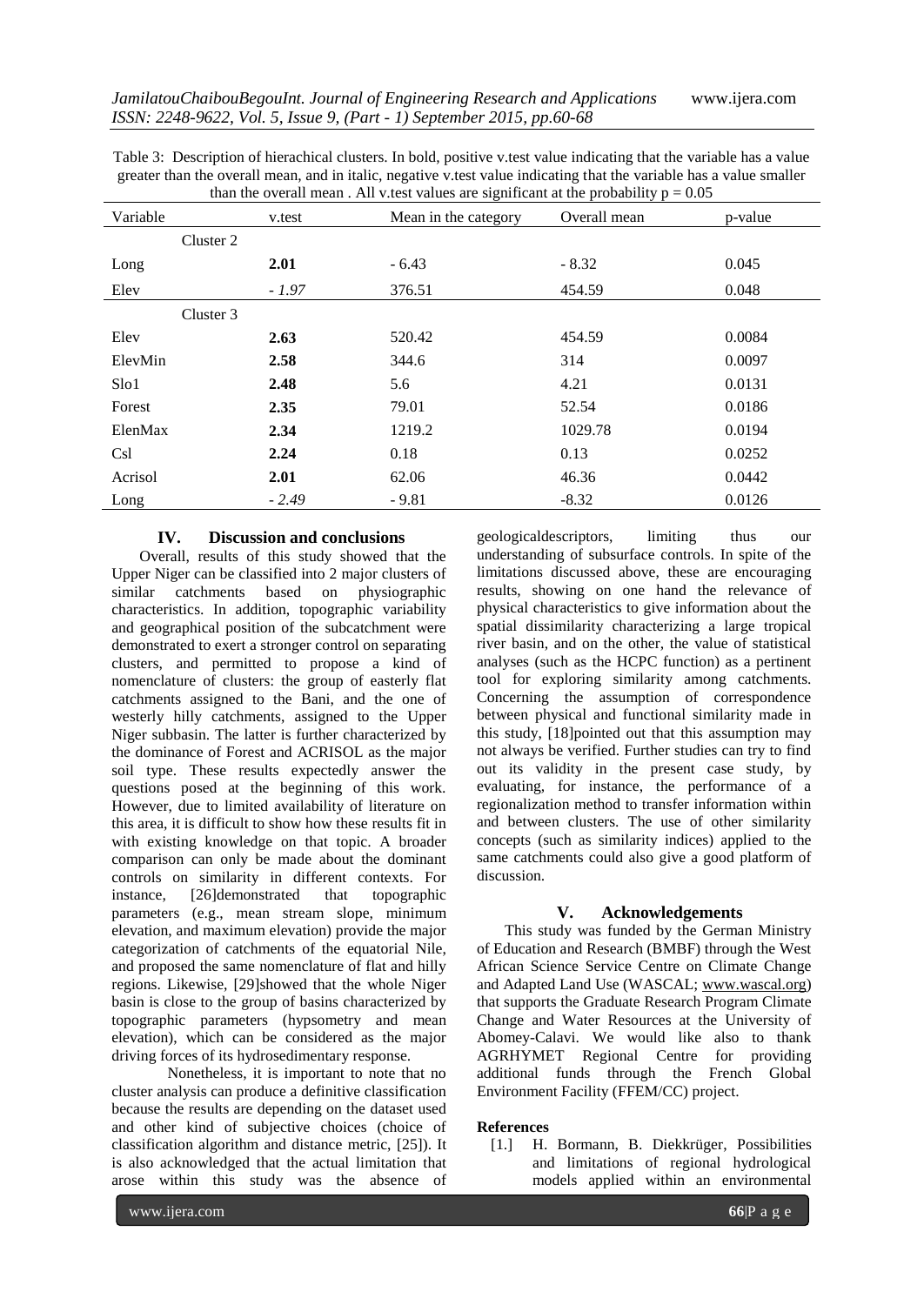change study in Benin (West Africa), Physics and Chemistry of the Earth, Parts A/B/C, 28(33–36), 2003, 1323-32.

- [2.] E. Kapangaziwiri, D.A. Hughes, T. Wagener, Incorporating uncertainty in hydrological predictions for gauged and ungauged basins in southern Africa, Hydrological Sciences Journal, 57(5), 2012, 1000-19.
- [3.] D. Mazvimavi, A.M.J. Meijerink, H.H.G. Savenije, A. Stein, Prediction of flow characteristics using multiple regression and neural networks: A case study in Zimbabwe, Physics and Chemistry of the Earth, Parts A/B/C, 30(11–16), 2005, 639-47.
- [4.] M. Minihane. Estimating mean monthly streamflow in the lugenda river, northern mozambique. Putting prediction in ungauged basins into practice: Canadian Water Resources Association; 2013. p. 185- 96.
- [5.] P. Ndomba, F. Mtalo, A. Killingtveit, SWAT model application in a data scarce tropical complex catchment in Tanzania, Physics and Chemistry of the Earth, Parts A/B/C, 33(8–13), 2008, 626-32.
- [6.] M. Hrachowitz, H.H.G. Savenije, G. Blöschl, J.J. McDonnell, M. Sivapalan, J.W. Pomeroy, B. Arheimer, T. Blume, M.P. Clark, U. Ehret, F. Fenicia, J.E. Freer, A. Gelfan, H.V. Gupta, D.A. Hughes, R.W. Hut, A. Montanari, S. Pande, D. Tetzlaff, P.A. Troch, S. Uhlenbrook, T. Wagener, H.C. Winsemius, R.A. Woods, E. Zehe, and C. Cudennec, C., A decade of Predictions in Ungauged Basins (PUB)—a review. Hydrological Sciences Journal, 58 (6), 2013, 1–58.
- [7.] T. Wagener, H.S. Wheater, Parameter estimation and regionalization for continuous rainfall-runoff models including uncertainty, Journal of Hydrology, 320(1– 2), 2006, 132-54.
- [8.] A. B¨¢rdossy, Calibration of hydrological model parameters for ungauged catchments, Hydrology and Earth System Sciences Discussions, 2006.
- [9.] R. Merz, G. Blöschl, Regionalisation of catchment model parameters, Journal of Hydrology, 287(1–4), 2004, 95-123.
- [10.] J. Parajka, R. Merz, G. Blöschl, A comparison of regionalisation methods for catchment model parameters, Hydrol Earth SystSci, 9(3), 2005, 157-71.
- [11.] G. Blöschl, Scaling in hydrology, Hydrological Processes, 15(4), 2001, 709- 11.
- [12.] C. Harman, M. Sivapalan, A similarity framework to assess controls on shallow subsurface flow dynamics in hillslopes, Water Resources Research, 45(1), 2009, n/an/a.
- [13.] T. Wagener, M. Sivapalan, P. Troch, R. Woods, Catchment Classification and Hydrologic Similarity, Geography Compass, 1(4), 2007, 901-31.
- [14.] G. Blöschl, Scaling and Regionalization in Hydrology, Elsevier; 2011.
- [15.] G. Laaha, J.O. Skøien, G. Blöschl, Spatial prediction on river networks: comparison of top-kriging with regional regression, Hydrological Processes, 28(2), 2014, 315- 24.
- [16.] J.O. Skøien, G. Blöschl, Spatiotemporal topological kriging of runoff time series, Water Resources Research, 43(9), 2007, n/an/a.
- [17.] G. Ali, D. Tetzlaff, C. Soulsby, J.J. McDonnell, R. Capell, A comparison of similarity indices for catchment classification using a cross-regional dataset, Advances in Water Resources, 40, 2012, 11- 22.
- [18.] L. Oudin, A. Kay, V. Andréassian, C. Perrin, Are seemingly physically similar catchments truly hydrologically similar?, Water Resources Research, 46(11), 2010, n/a-n/a.
- [19.] A. Bárdossy, G.G.S. Pegram, L. Samaniego, Modeling data relationships with a local variance reducing technique: Applications in hydrology, Water Resources Research, 41(8), 2005, n/a-n/a.
- [20.] Y. He, A. Bárdossy, E. Zehe, A review of regionalisation for continuous streamflow simulation, Hydrol Earth SystSci, 15(11), 2011, 3539-53.
- [21.] P.F. Dornes, B.A. Tolson, B. Davison, A. Pietroniro, J.W. Pomeroy, P. Marsh, Regionalisation of land surface hydrological model parameters in subarctic and arctic environments, Physics and Chemistry of the Earth, Parts A/B/C, 33(17–18), 2008, 1081- 9.
- [22.] I. Masih, S. Uhlenbrook, S. Maskey, M.D. Ahmad, Regionalization of a conceptual rainfall–runoff model based on similarity of the flow duration curve: A case study from the semi-arid Karkheh basin, Iran, Journal of Hydrology, 391(1–2), 2010, 188-201.
- [23.] M. Sivapalan, M.A. Yaeger, C.J. Harman, X. Xu, P.A. Troch, Functional model of water balance variability at the catchment scale: 1. Evidence of hydrologic similarity